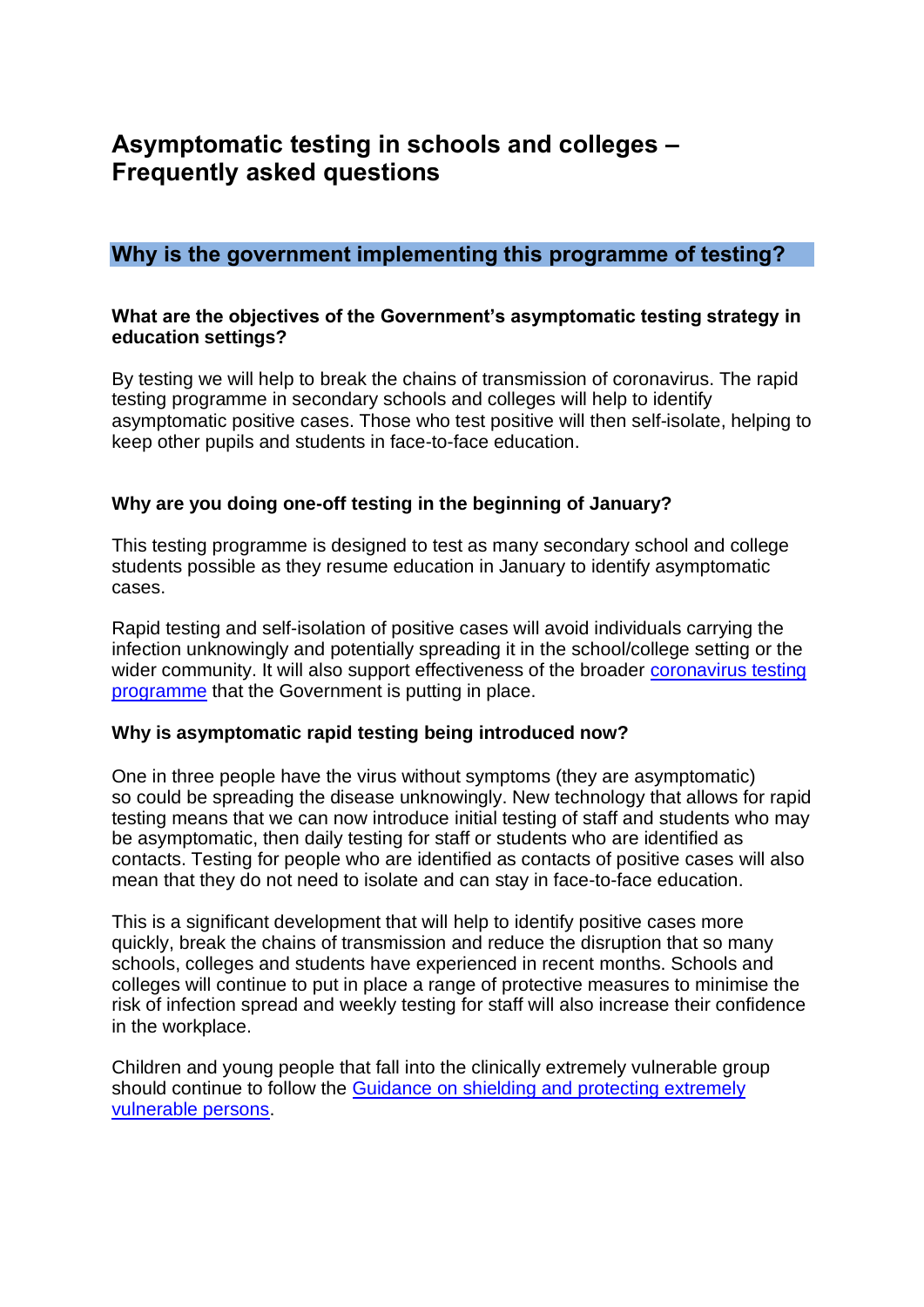### **January return**

#### **Why have secondary school and college returns been delayed?**

With growing infection rates and rising transmission among secondary age pupils and students, it is vital to do everything possible in helping to tackle these trends whilst prioritising education. Mass testing will allow us to identify more asymptomatic cases and break transmission lines. Delaying most students and pupils' full return to face-to-face education until the 18th of January will provide secondary schools and colleges additional time to prepare and ensure mass testing is in place.

### **What is the Government's plan for January return?**

#### **Primary settings**

In areas of the country with extremely high rates of incidence or transmission of the virus, the Government has taken the decision to invoke the [Contingency Framework for Education,](https://www.google.com/url?sa=t&rct=j&q=&esrc=s&source=web&cd=&ved=2ahUKEwi_o-C02IDuAhWTTRUIHaaSD3EQFjABegQIAhAC&url=https%3A%2F%2Fwww.gov.uk%2Fgovernment%2Fpublications%2Fcoronavirus-covid-19-contingency-framework-for-education-and-childcare-settings%2Fcontingency-framework-education-and-childcare-settings-excluding-universities&usg=AOvVaw0fWOCX-ZiDwjt1R6bjOfC4) meaning that some primary schools will delay the return of most pupils for two weeks.

For those areas where the Contingency Framework has not been invoked, primary year groups will return as normal from the start of term and wraparound childcare providers (breakfast and after school clubs) can return from the start of term as planned.

#### **Special needs and Alternative Provision settings**

All children and young people can return to face-to-face education in special schools, Alternative Provision and special post 16 settings - have the option of agreeing with parents that individual pupils can stay at home, if this is appropriate. More detail can be found here: [Mass asymptomatic testing in specialist settings -](https://www.gov.uk/government/publications/guidance-for-full-opening-special-schools-and-other-specialist-settings/mass-asymptomatic-testing-in-specialist-settings) GOV.UK (www.gov.uk)

#### **Secondary and FE colleges**

Secondary schools and colleges should stagger the return of their students to education to give more time to prepare for the rollout of rapid testing for secondary aged pupils and students to find asymptomatic cases and break chains of transmission, before a full return on 18 January.

From 4 January, secondary schools and colleges should provide exam year groups with remote education in line with what they would receive in class and provide face-to-face education for vulnerable and the children of critical workers. They will not be required to, though they may, provide remote education for any other year groups.

During the second week of term, beginning on 11 January, secondary schools and colleges will provide remote education to all students in line with what they would receive in class and will focus on testing as many students as possible, prioritising staff and those students present in school or college and exam year groups. They will begin a staggered return to education, starting with exam years.

All students in secondary schools and colleges should return to face-to-face education on 18 January.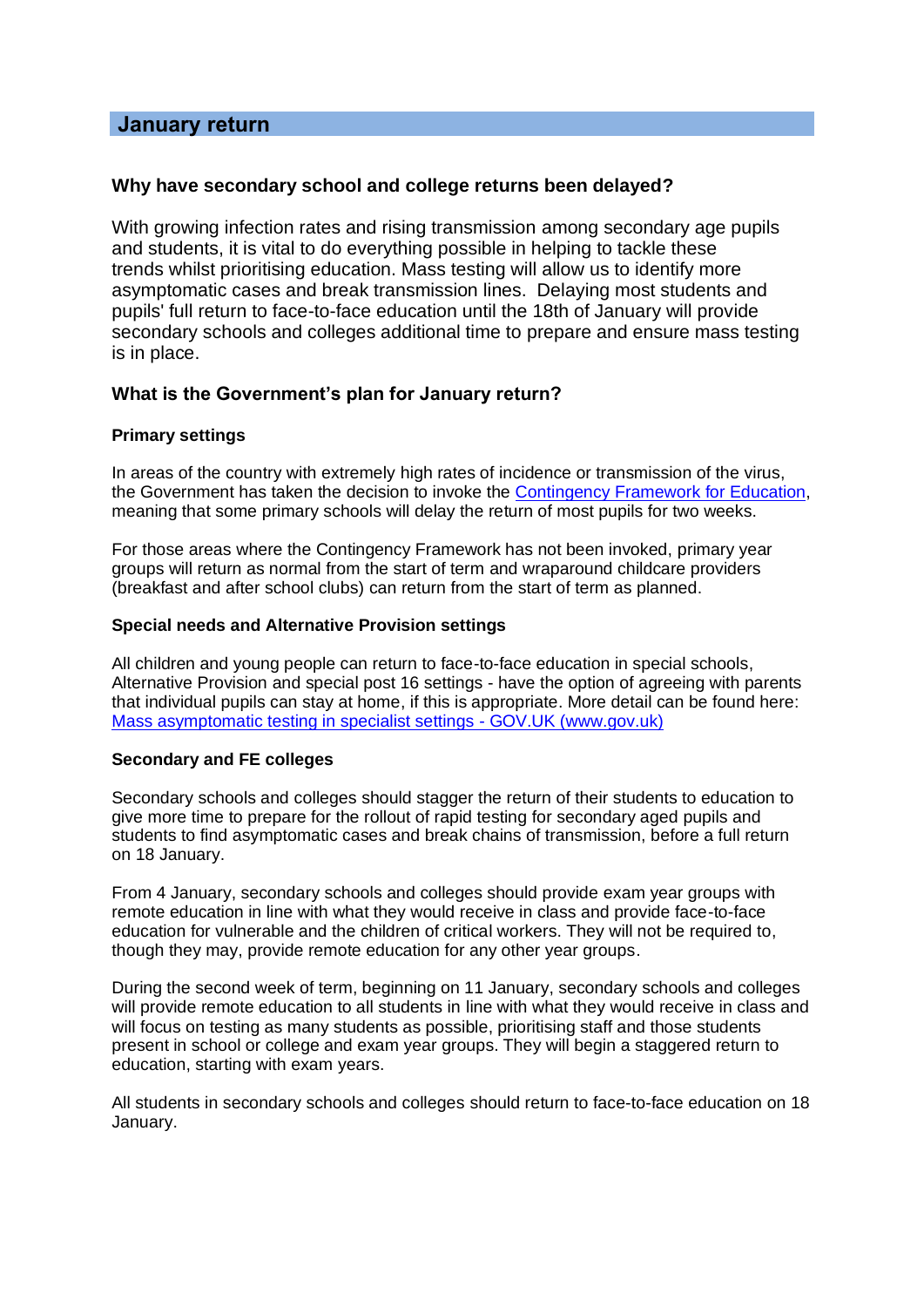### **When will schools and colleges be expected to deliver rapid asymptomatic testing to pupils, students, and staff?**

Schools and colleges will be open from 4<sup>th</sup> January to receive deliveries of lateral flow device (LFD) test kits and Personal Protective Equipment (PPE) and to prepare for the roll out of mass testing in their education settings. Schools and colleges will also be open to vulnerable young people and the children of critical key workers from the 4<sup>th</sup> January.

During this first week, the weekly testing of the education workforce should begin as should testing for secondary school age students and pupils who attend school or college in the first two weeks. The Department for Education expects secondary schools and colleges to prioritise testing the most vulnerable pupils and students, including those with additional needs.

From the week of 11<sup>th</sup> January, the testing of all secondary school age students and pupils should start. This will involve two LFD tests, taken at the education setting, 3-5 days apart and in advance of the full return to face-face education on 18th January.

The workforce will be tested weekly. Students, pupils and members of the workforce who have been identified as a close contact of a positive case within the education setting will undertake serial/ daily testing. This will allow them to continue to come into the education setting provided they test negative each day.

### **Mass Testing**

### **What is the Government's asymptomatic testing strategy in education settings?**

One in three people have the virus without symptoms (they are asymptomatic) so could be transmitting the virus unknowingly. That is why the testing of asymptomatic people can support education settings. Identifying positive cases will help break the chains of transmission. Testing programme will involve secondary school and FE pupils and students initially receiving two LFD tests.

### **Are schools and colleges still expected to deliver one-off testing, and when is this happening?**

The expectation is that all secondary schools and colleges will use the week of the 4th of January to prepare for mass testing. From the 11th of January, two rapid tests will be available to all students to identify asymptomatic cases.

Rapidly identifying and containing any asymptomatic cases will prevent individuals from carrying the infection unknowingly and potentially spreading it in the local community. It will also support the effectiveness of the broader coronavirus testing programme that the government is putting in place.

### **How will the one-off testing work?**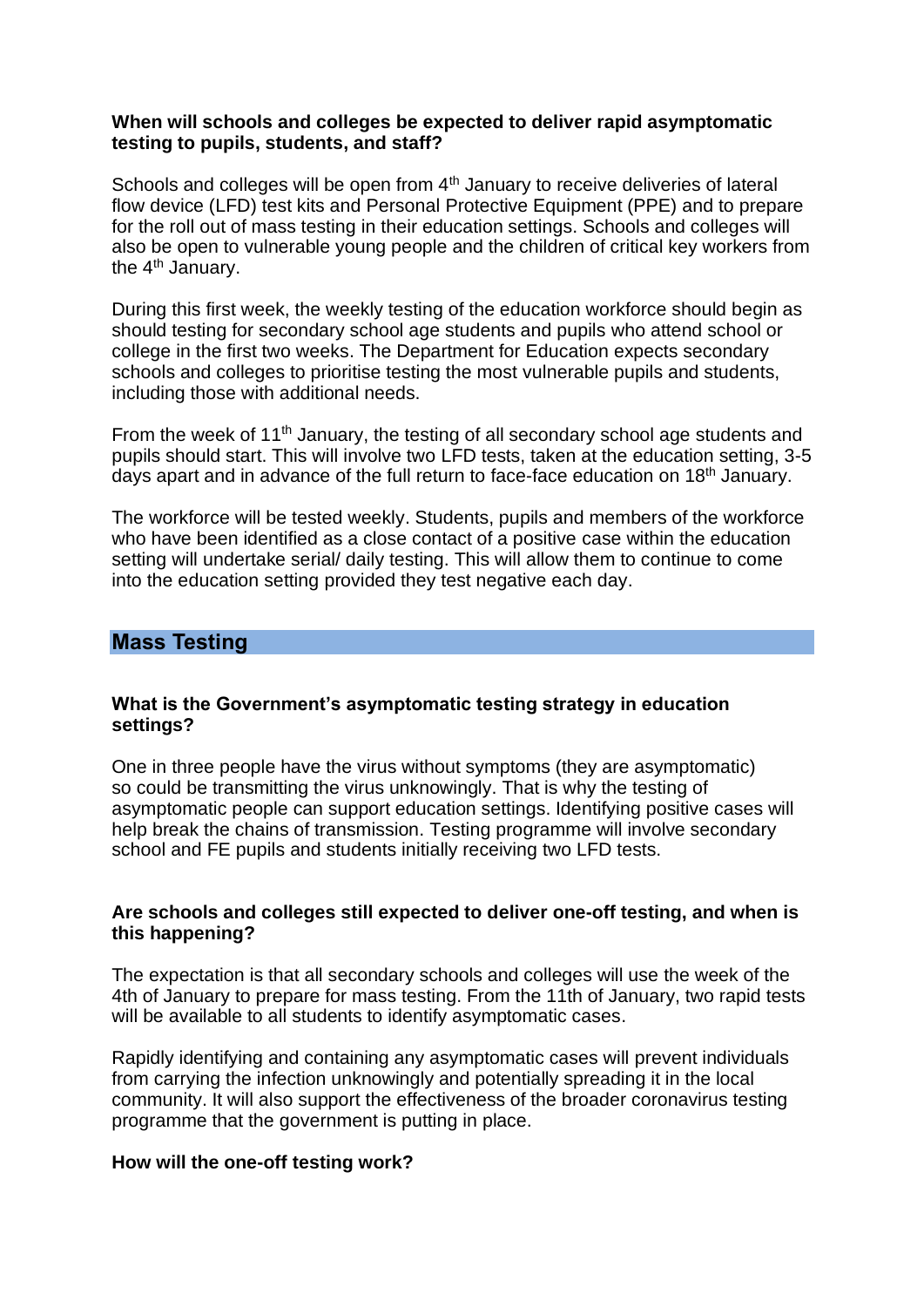All pupils and students in secondary schools and FE colleges can be offered lateral flow testing from the 11th of January. Secondary school and FE college students and pupils will be able to take two LFD tests spaced between 3-5 days apart. The LFDs supplied do not require laboratory processing and can provide a quick result in up to an hour.

Individuals testing positive will need to self-isolate in line with the [stay-at-home](https://www.gov.uk/government/publications/covid-19-stay-at-home-guidance/stay-at-home-guidance-for-households-with-possible-coronavirus-covid-19-infection) [guidance](https://www.gov.uk/government/publications/covid-19-stay-at-home-guidance/stay-at-home-guidance-for-households-with-possible-coronavirus-covid-19-infection) for households for those with a possible or confirmed coronavirus (COVID-19) infection. The student, pupil or staff member should then take a confirmatory PCR test to validate the positive result. Additional PCR tests will be sent to schools and colleges for issuing to any individual that receives a positive test, to support swift access to a confirmatory test.

Testing is not mandatory and any student or pupil who does not wish to take the two LFD tests at the start of spring term will not need to produce a negative test result, or provide proof of having taken a test, to return to face-to-face education on the 18th of January. However, testing is strongly encouraged.

### **How accurate is a lateral flow device test?**

Lateral flow tests are very accurate, which means that only a very small proportion of people who do not have coronavirus will receive a positive result (false positive).

If you test positive on a lateral flow test, it is likely that you are infectious at that moment. By using the lateral flow test we can identify people with a high viral load who are the most likely to spread the virus further.

Those who receive a negative test result from an LFD test must still follow social distancing guidance, wear face coverings when appropriate and wash their hands regularly.

### **My school is all-through. Should I test my primary aged kids too?**

No, the mass testing programme is prioritising secondary age pupils and students in schools and colleges; test kits and PPE will be provided on this basis. Further announcements will be made for testing other age groups in due course.

### **Who will be doing the testing in schools and colleges?**

In most cases, pupils will self-swab in order to provide a test sample. There are a number of related roles in the testing process, which are set out in published guidance.

Staff in schools and colleges will need to support the testing programme. The remaining testing workforce may need to be made up of volunteers and agency staff. If a school or college is experiencing difficulties putting testing arrangements in place, further support may be requested under exceptional circumstances to address logistical and planning issues. Schools and colleges will not be guaranteed this provision - educational settings will be assessed on a case-by-case basis. All secondary schools, colleges and independent special schools will be eligible for additional funding for workforce support. All other independent schools will not be eligible.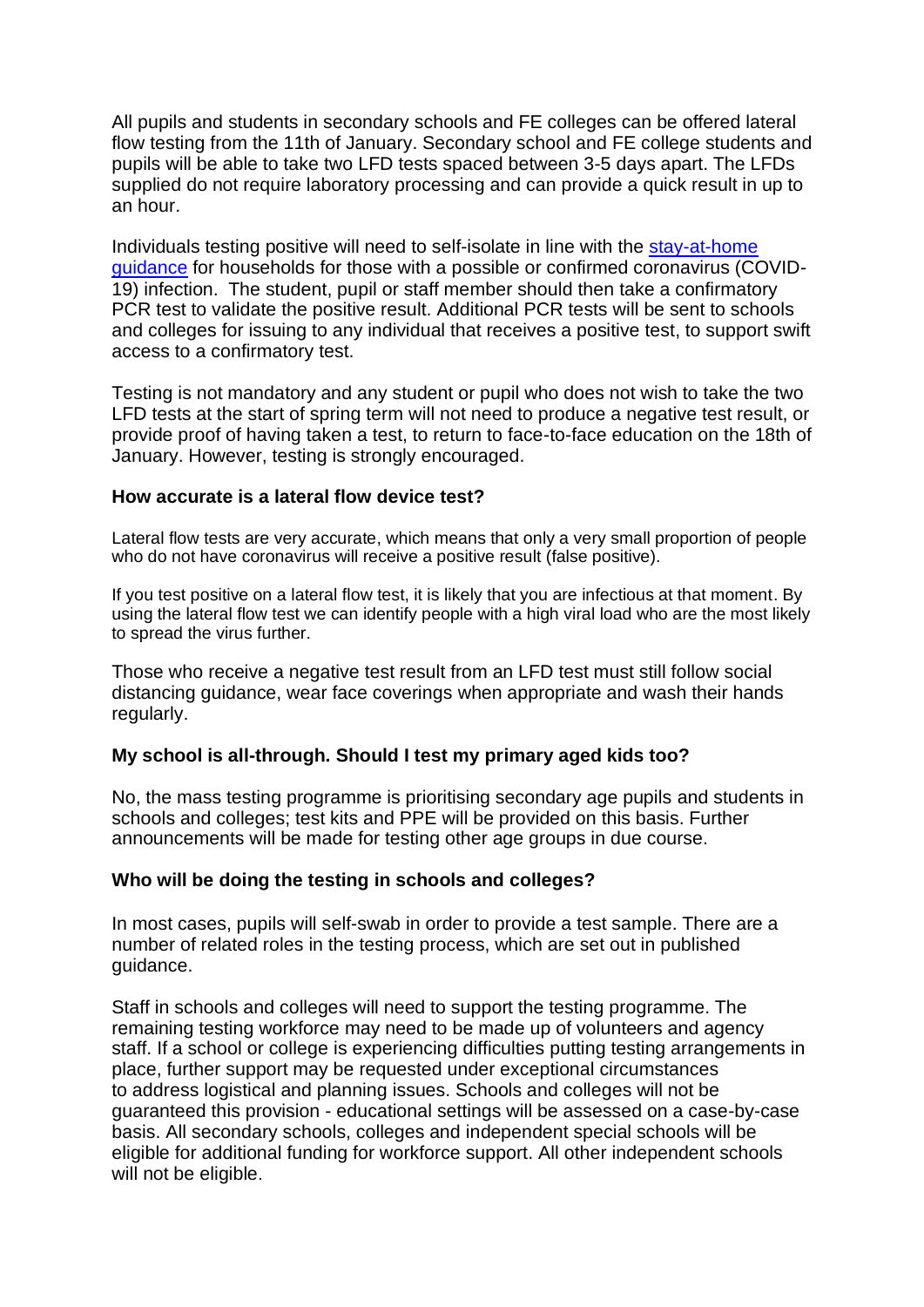### **How many test kits will be delivered to schools and colleges and how often will further deliveries be made.**

The number of test kits that each school will receive has been estimated based on the number of teachers and students and expectations around daily/serial testing based on prevalence. Schools and colleges will receive two deliveries in early January 2021. The first delivery will arrive by Royal Mail. These test kits and PPE are for the initial testing programme. In the second delivery, schools and colleges will receive test kits and PPE for the weekly testing of staff and contact daily/serial testing. You will be able to order additional test kits and PPE throughout the testing period as required and information on how to re-order will be shared shortly. You should receive sufficient test kits and PPE for a minimum of at least 2 weeks.

### **Will we have to opt in to receive the test kit supplies?**

As part of its operational guidance, DHSC will set out a legal agreement with terms and conditions that schools and colleges will opt in to by simply choosing to participate in the testing programme. No specific steps need to be taken to sign-up to receive the first delivery of test kits. Further information will be provided about replenishment of these supplies.

### **What happens if the school/college operates across multiple sites?**

It will be for such schools/colleges to determine whether to test on one site or provide on-site testing on each of their sites. We would encourage testing to take place on each site to make it as easy as possible for pupils/students to get tested.

# **Getting tested**

### **Will the existing testing service remain open?**

The Government's normal testing service for symptomatic individuals will continue. This is the foundation of our testing strategy. It is the most effective way to know if you are positive and need to self-isolate. If you have symptoms, you should continue to book a test via the NHS [Coronavirus \(COVID-19\)](https://www.nhs.uk/conditions/coronavirus-covid-19/) service or by calling 119 in England and Wales, or 0300 303 2713 in Scotland and Northern Ireland.

### **How will you avoid a stigma on those who choose not to take part or who test positive in school/college in front of their peers?**

Test results should be communicated to students/pupils and staff in private wherever possible.

### **Can my family get tested too?**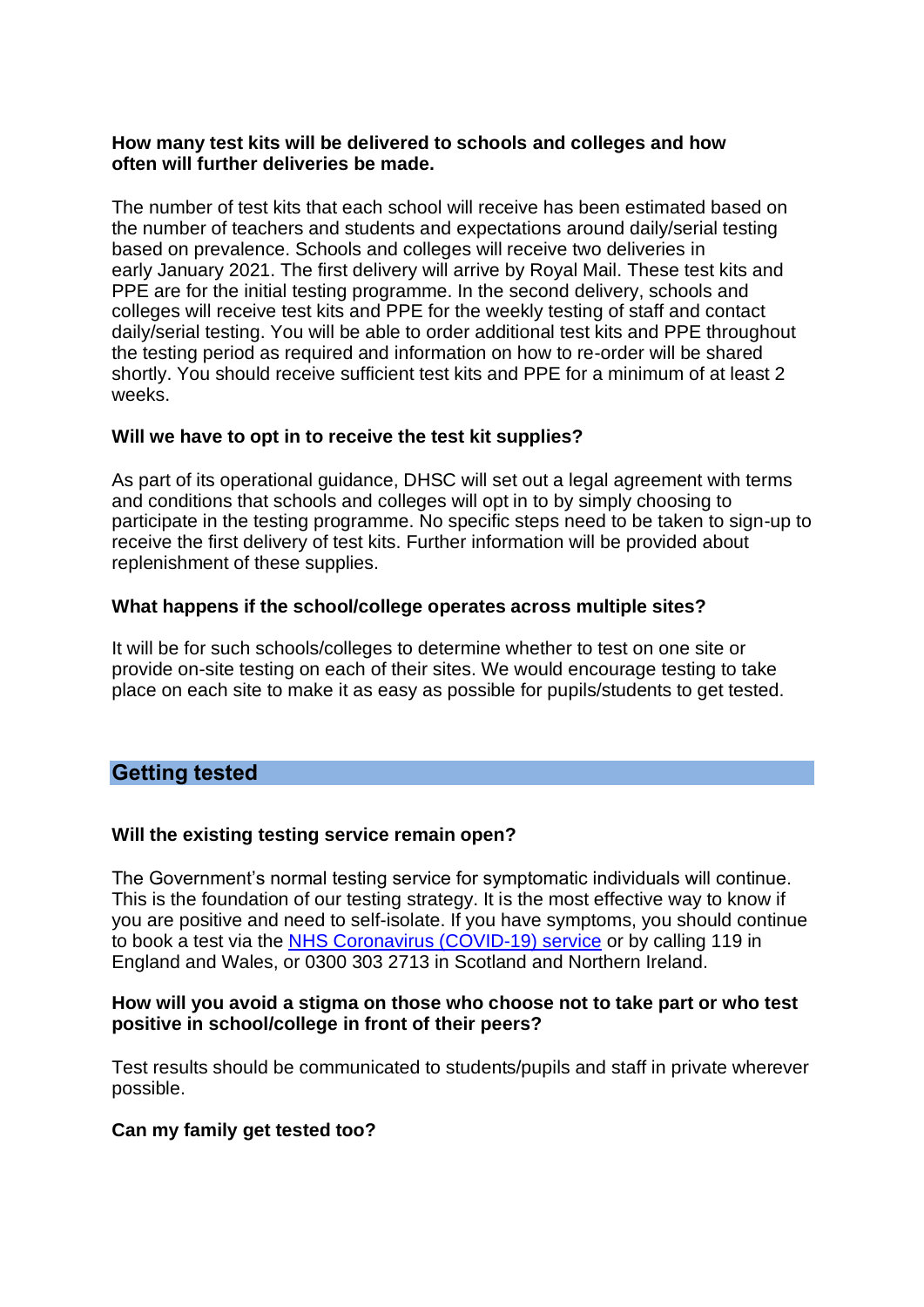No, this testing is aimed at staff and pupils/students in schools and colleges with the goal of keeping schools and colleges open and students in face-face education. Family members of staff and pupils/students taking part are not eligible. If family members experience COVID-19 symptoms, they must follow standard government guidance, including self-isolating immediately and booking a test through the [NHS](https://www.nhs.uk/conditions/coronavirus-covid-19/)  [Coronavirus \(COVID-19\) service](https://www.nhs.uk/conditions/coronavirus-covid-19/)or by calling 119 (England and Wales).

### **Why should I (the pupil/student/staff member) get tested if I (the pupil/student/staff member) have (has) no symptoms?**

Lateral flow tests are designed to detect the level of virus in individuals who do not experience and show any symptoms, but who could still be infectious and pass the virus to others. By taking a test, you will help to stop the spread of the virus, protect other people, and save lives.

### **Why would I (the pupil/student/staff member) take the test? If positive, I will have to self-isolate. Why would I take the risk?**

Lateral flow tests are designed to detect the level of virus in individuals who do not experience and show any symptoms, but who could still be infectious and pass the virus to others. By taking a test, you will help to stop the spread of the virus, protect other people, and save lives. This will also mean that staff can continue going to work, schools and colleges can avoid unnecessary staff shortages, and pupils and students can continue in face-to-face education with their peers.

### **Consent**

### **What happens if a school cannot get the consent and the child turns up to school?**

Participation in the programme requires active consent from the person being tested, or, if they are under 16, their parent or /legal guardian. Any staff member, student, or pupil who does not take part in testing will still be able to attend school or college unless they develop symptoms or have been in close contact with a positive result. People who decline to participate in daily/serial contact testing will follow the usual national guidelines and must self-isolate for ten days

### **Do you need consent to process the personal data required for testing?**

Secondary schools and colleges will need to satisfy themselves that they have a lawful basis for processing personal data. The duties prescribed in education legislation for secondary schools and FE institutions require them to plan for safeguarding needs and promote pupils, and students' welfare may provide sufficient legal basis without having to rely on consent. Schools and colleges will provide staff, pupils and parents with a privacy notice explaining what personal data is required to participate in the programme.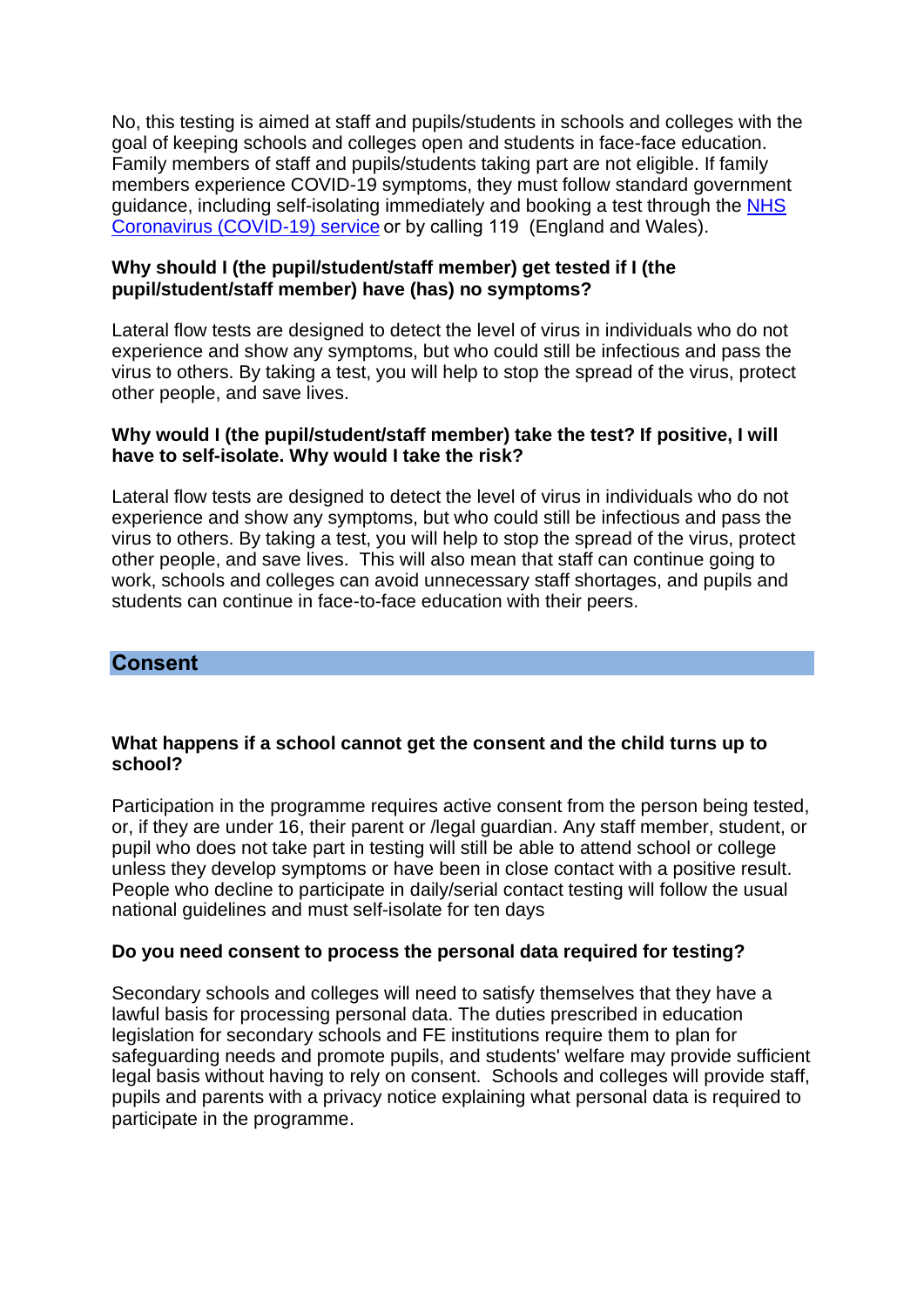### **Workforce**

### **Will volunteers require a DBS check?**

Schools and colleges must comply with their legal duties regarding pre-appointment checks when utilising agency staff, contractors, and volunteers to support testing. Usually, if you are involved in the testing procedure, or if you are at any time with children unsupervised, then you will require a DBS check. If you are volunteering but not assisting with swabbing (for instance, if you are already trained to provide support for a child who cannot self-administer), and you will not be unsupervised with children/ young people at any time, then you will not need a DBS check.

It is essential that agency staff, contractors and volunteers are appropriately supported and given appropriate roles. The school or college should minimise the mixing of volunteers, agency staff and contractors across groups, and they should remain 2 metres from pupils and staff where possible.

### **Can you say more about what military support will be available and how they will assist?**

The nature of support will depend on the requirements of individual secondary schools and colleges. 1,500 military personnel have been committed to supporting schools and colleges. They will remain on task, providing virtual training and advice on establishing the testing process, with teams on standby to provide in-person support if required by schools and colleges. Schools and colleges can request this additional help through the [DfE helpline.](https://www.gov.uk/contact-dfe)

Some military personnel will provide remote support to schools and colleges with strategic planning, assisting with practical elements of delivering mass testing. This support may include answering questions about setting up and running a mass testing site for a large school. In other cases, the Department intends to provide 'on the ground' military support to schools and colleges to assist with setting up testing sites where testing would otherwise not be able to go ahead. Schools and colleges can request this additional help through the DfE Helpline.

### **What further workforce support may be available to my school or college?**

As well as accessing workforce funding and military support, there are other options available to schools and colleges to support their testing workforce.

- Support for pupils who are unable to self-swab may be available to access via our DfE helpline. Clinical support would be for children and young people whose physical and health needs prevent them from administering their own test, and where parents and/or existing school staff cannot assist.
- Leadership support will be made available via Ofsted HMIs or peer to peer support between schools.
- Commercial routes for hiring external temporary and non-clinical routes can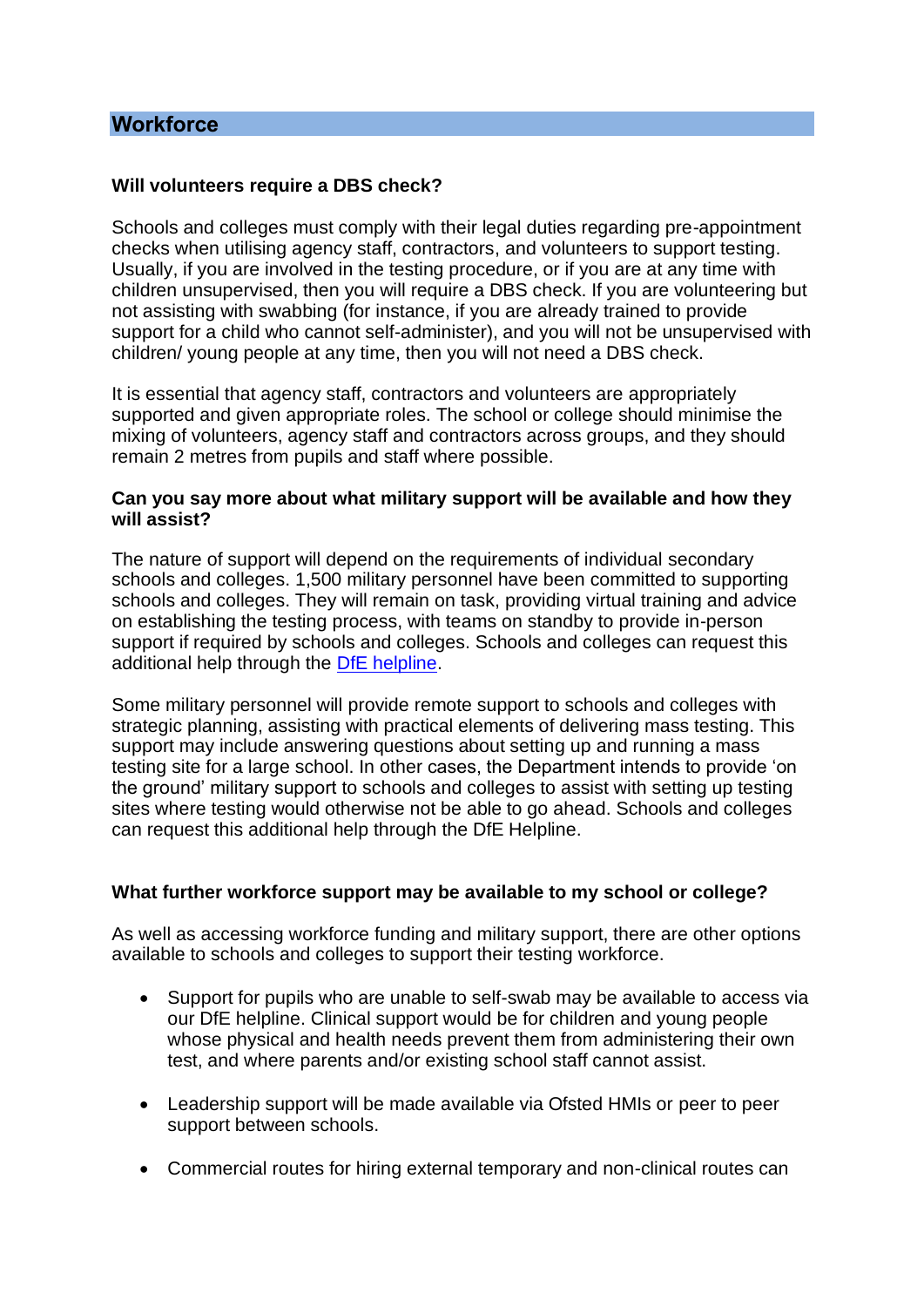be accessed via a range of existing frameworks. More detail on 'How to Buy' from each of these frameworks will be published on the DfE Portal.

• Accessing volunteers. Schools and colleges can use volunteers that are either already available to them (parent volunteers, school governors, those volunteering in other areas of the school/college) or by engaging with volunteers via one of the national networks such as Do.it.org or Reach Volunteering. Volunteer Centres can also be used as a way of engaging with volunteers, and schools and colleges can find their local centre by using the postcode search function on the National Centre for Voluntary Organisations website.

### **Will my school or college have costs reimbursed?**

Schools and colleges will receive funding to support them with testing costs incurred. We have made £78m available to support schools and colleges with the initial rollout of mass testing. This will be paid retrospectively. The amount of funding available to a school or college will depend on its size as this will impact the number of additional staff required to conduct testing. We have provided a **[workforce](https://drive.google.com/drive/folders/1jYv0MjFyIIbzgPn_1S10OuRgfrj_b5_P)  [planning tool](https://drive.google.com/drive/folders/1jYv0MjFyIIbzgPn_1S10OuRgfrj_b5_P)** which will provide illustrative workforce requirements and associated funding. The tool is to give an estimate of funding that a school may receive. The basis of your actual funding allocation will be on data returns provided through the 'School Census Autumn 2020' return and the Individualised Learner Record (ILR) R04 return for 2020 to 2021. The Education and Skills Funding Agency (ESFA) will automatically make these payments to those institutions that deliver the initial roll-out of rapid mass testing.

### **What can the funding be used for?**

The Department of Education expects that the primary cost incurred will be additional staffing costs, but schools and colleges will have discretion about spending it to meet other reasonable testing costs. Additional relevant expenditure may include:

- Minor incidental expenses, such as printing, paper/stationery, cleaning materials/equipment, tissues, and wipes, etc.; and
- Additional waste disposal costs incurred given the higher waste volumes likely to be generated from the testing bays (for example, LFD kits, disposable PPE, tissues, paper bowls, etc).

### **Have the insurance companies who work with schools and colleges, including the Risk Protection Arrangement (RPA) scheme, confirmed that they would cover all the activities related to the mass testing programme?**

The RPA will indemnify members if a claim is brought by a third party (including pupils) or employees. It will cover death, injury, or damage to third-party property, due to the school or colleges undertaking the rapid tests.

It would be advisable that these establishments and all other schools and colleges which are not members of the RPA, should contact their individual commercial insurance provider, for definitive clarification on cover.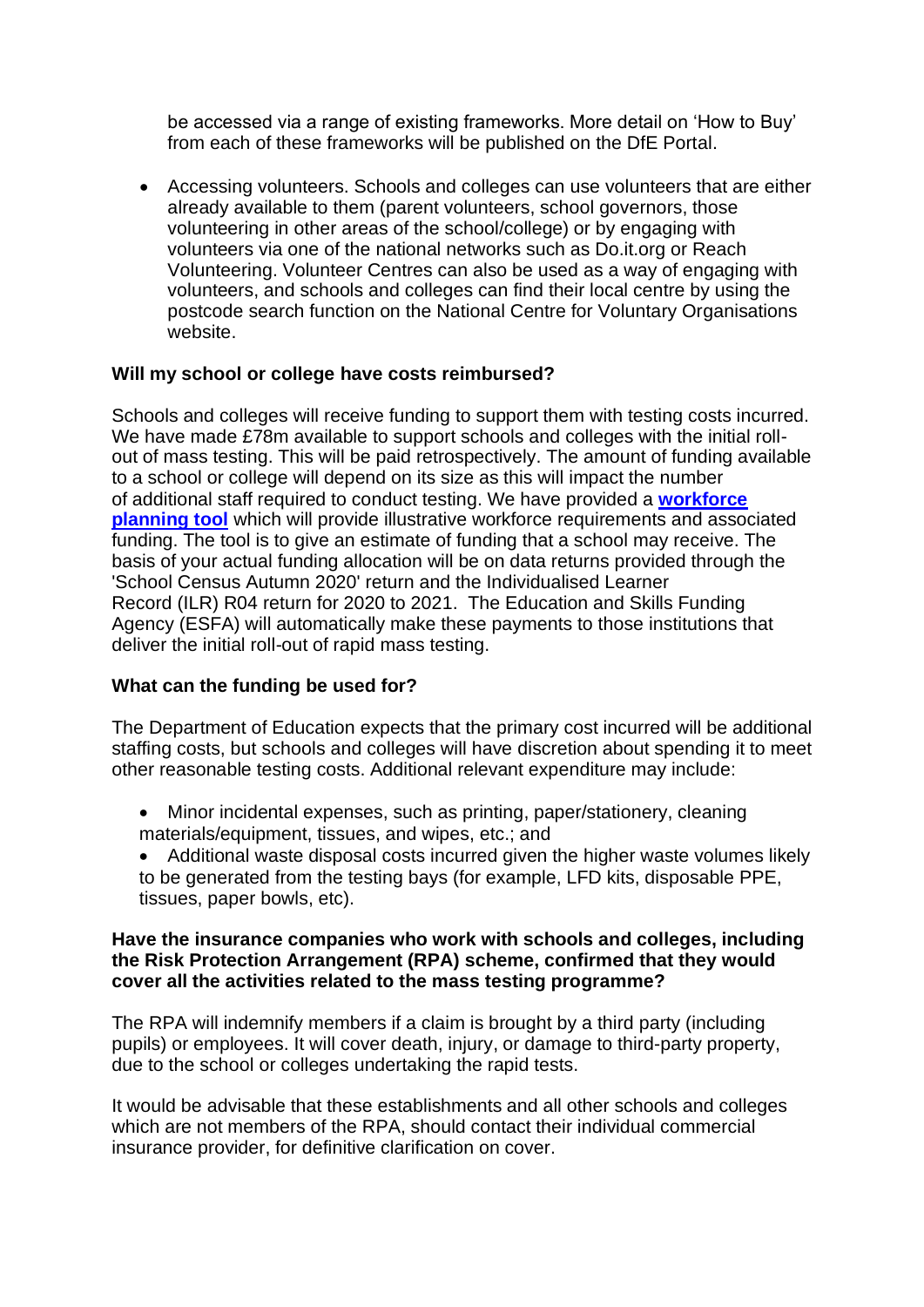RPA cover is subject to the usual RPA Membership Rules and its terms, conditions, and limitations. It will include defence costs and any damages/compensation that the Member is legally liable to pay to the claimant. The RPA will not provide an indemnity to any other party (e.g., the machine manufacturer) if the other party incurs a legal liability.

It is a requirement that risk assessments are undertaken, recorded, and adhered to. In the event of loss or damage to any equipment that is owned by or the Member's responsibility (e.g., through a lease or hire agreement) used in the provision of the testing, the RPA will provide an indemnity to the Member for the cost of repair or replacement. The cover is subject to the usual RPA Membership Rules (including all limitations, conditions, and exclusions).

### **How are schools and colleges expected to deliver remote education alongside administering mass testing?**

Secondary schools and colleges will operate a staggered return, which will support the effective delivery of the mass testing programme and provision of high-quality remote education. This remote learning will be offered to exam year groups (y11 and y13) from 4<sup>th</sup> January and other students and pupils from the 11<sup>th</sup> January. Guidance and resources on remote education can be found here – [Get Help with](https://get-help-with-remote-education.education.gov.uk/) [Remote Education –](https://get-help-with-remote-education.education.gov.uk/) GOV.UK. Pupil and students who are classed vulnerable or have parents that are key workers will attend school or college in person from the start of term, as will all students in primary, special and alternative provision schools, and colleges.

To deliver testing at the required scale means schools and colleges need to provide staff members to support the programme. This support will cover the seven testing roles as set out in the [School and Colleges Handbook.](https://www.gov.uk/guidance/asymptomatic-testing-in-schools-and-colleges) The Department recognise that teachers' priority should be delivering education and confirms this does not necessarily need to include teaching staff. The testing workforce may be a mixture of volunteers and agency staff, identified by the school or college, such as nonteaching staff or exam invigilators. The Department will reimburse, state-funded schools and colleges, and independent and non-maintained special schools, reasonable workforce costs incurred.

The Department understands that school and college leaders are in the best position to secure the necessary resource for testing; which is from within their own school and local communities. The Department recognise that some schools and colleges may be unable to identify sufficient staff/volunteers to cover the seven testing roles. In such scenarios, the school/college should contact the Schools Helpline and have their case triaged. The Department will assess the specific needs of the school or college. Where additional support is required, the Department will agree on what appropriate assistance is needed on a case-by-case basis. It will reserve extra resources for those schools and colleges that are in greatest need.

### **Training**

**How much time does a school or college require to plan the test area, set up the area, and undertake staff training?**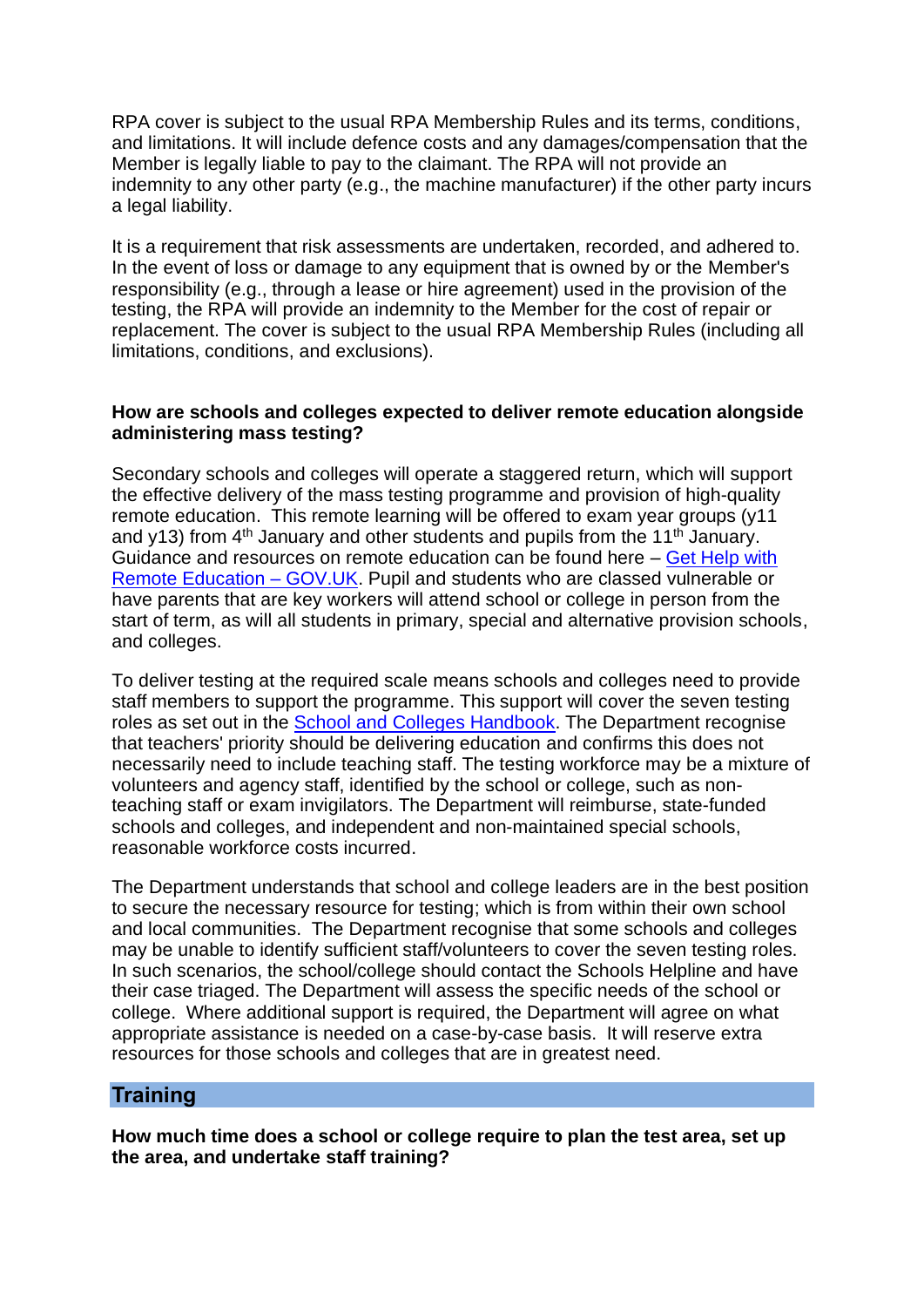Secondary schools and colleges can find detailed information on the number of staff and estimated time and space needed for each asymptomatic testing site, and training needs in the following Guidance [for asymptomatic testing in schools and](https://www.gov.uk/guidance/asymptomatic-testing-in-schools-and-colleges)  [colleges](https://www.gov.uk/guidance/asymptomatic-testing-in-schools-and-colleges) and the [Schools and Colleges Handbook.](https://assets.publishing.service.gov.uk/government/uploads/system/uploads/attachment_data/file/947799/schools_and_colleges_testing_handbook.pdf) As an indication, a school or college can complete 11-13 tests, per bay, per hour. "We have provided a [workforce](https://drive.google.com/drive/folders/1jYv0MjFyIIbzgPn_1S10OuRgfrj_b5_P)  [planning tool](https://drive.google.com/drive/folders/1jYv0MjFyIIbzgPn_1S10OuRgfrj_b5_P) which will provide illustrative workforce requirements and associated funding."

# **Test process**

### **After LFD testing - the results take up to one hour to develop. Do we hold pupils and students until the result, or can they go back to class?**

When the testing is part of routine weekly or mass testing, individuals can return to regular school or college activities. However, anyone tested as part of the daily/serial testing of contacts programme will need to wait somewhere before being allowed to begin normal school/college activities until they receive a negative test result. These holding spaces must be separated for each group of close contacts and cleaned after all individuals leave.

### **What happens if a pupil, student, or staff member's lateral flow test result is positive?**

Individuals who return a positive lateral flow test result must self-isolate immediately and take a confirmatory PCR test. If the PCR test returns a positive result, the individual must continue to self-isolate and follow NHS Test and Trace guidance. They should also inform their school or college of the positive result. A confirmatory PCR test is crucial as it activates contact tracing, which reduces the spread of the disease. If an individual does not take a PCR confirmatory test, they must self-isolate for ten days and inform their contacts to self-isolate in line with public health advice.

### **Why cannot staff and, students test themselves at home, rather than this having to happen in school?**

Work is ongoing to develop more testing options, including the use of LFDs at home for staff and students.

### **Are secondary schools and colleges to receive supplies of PCR test kits for those who return a positive LFD test?**

PCR test kits will be supplied to secondary schools and colleges. Any individual who receives a positive LFD will be provided with a confirmatory PCR test kit to take at home. They will not be expected to take the PCR test in school/college and should return home to self-isolate immediately.

**Test area**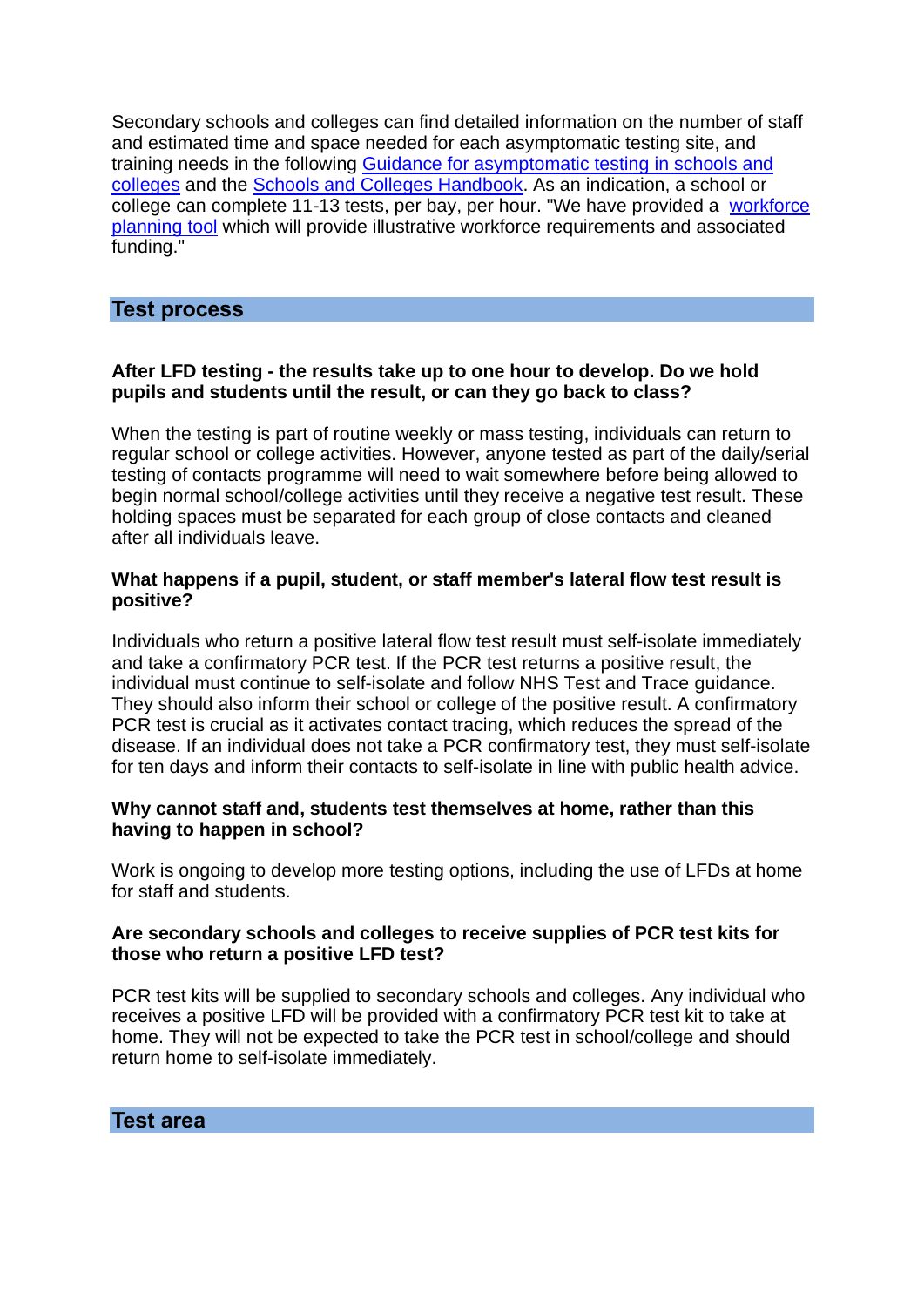### **What happens if a school or college does not have an appropriate space to do this?**

Schools and colleges will receive funding to support them with testing costs incurred. A total of £78m has been made available. The Department for Education anticipates the primary costs incurred by secondary schools and colleges will be additional staffing costs. However, they may also spend the funding on any relevant additional non-workforce costs incurred to set up to deliver testing (for example: mirrors, installing temporary hardcovers on carpets to facilitate cleaning; extra cleaning and waste disposal). Where a school or college is still having difficulties in finding suitable space, they should contact the helpline to discuss further options of support that might be available.

### **SEND**

**How will mass testing be administered in a SEND context and will there be any additional support or resources for special schools or those with a high number of SEND pupils and students?**

The Department for Education has provided [guidance on delivering mass testing in](https://www.gov.uk/government/publications/guidance-for-full-opening-special-schools-and-other-specialist-settings/mass-asymptomatic-testing-in-specialist-settings)  [specialist settings.](https://www.gov.uk/government/publications/guidance-for-full-opening-special-schools-and-other-specialist-settings/mass-asymptomatic-testing-in-specialist-settings)

**What consideration is given to administering the test for SEND pupils and students or those with co-ordination issues who physically will not be able to manage this due to poor fine motor skills? Will the Test assistant be able to do the test for them?**

Special schools and specialist colleges have a range of staff to meet pupils and students' health needs. These staff already have undertaken various training to support health needs and could provide support taking swabs for those who cannot self-administer. "Support for pupils who are unable to self-swab may be available. Clinical support would be for children and young people whose physical and health needs prevent them from administering their own test, and where parents and/or existing school staff cannot assist."

### **What about student with SEND who will not be able to manage a self-swab who are in a mainstream school?**

Support for pupils who are unable to self-swab may be available if there are no suitable staff to administer tests. Clinical support would be for children and young people whose physical and health needs prevent them from administering their own test, and parents or existing school staff cannot assist.

In some cases, the individual may wish to have a trusted adult from the setting to supervise the self-swab of the test. The setting may also wish to consider whether it would agree in exceptional circumstances to a parent coming into the setting to support their child to self-swab or to swab their child. This might be a reasonable adjustment for the testing of a child or young person with a disability, for example.

### **Is there to be priority testing for SEND pupils and students?**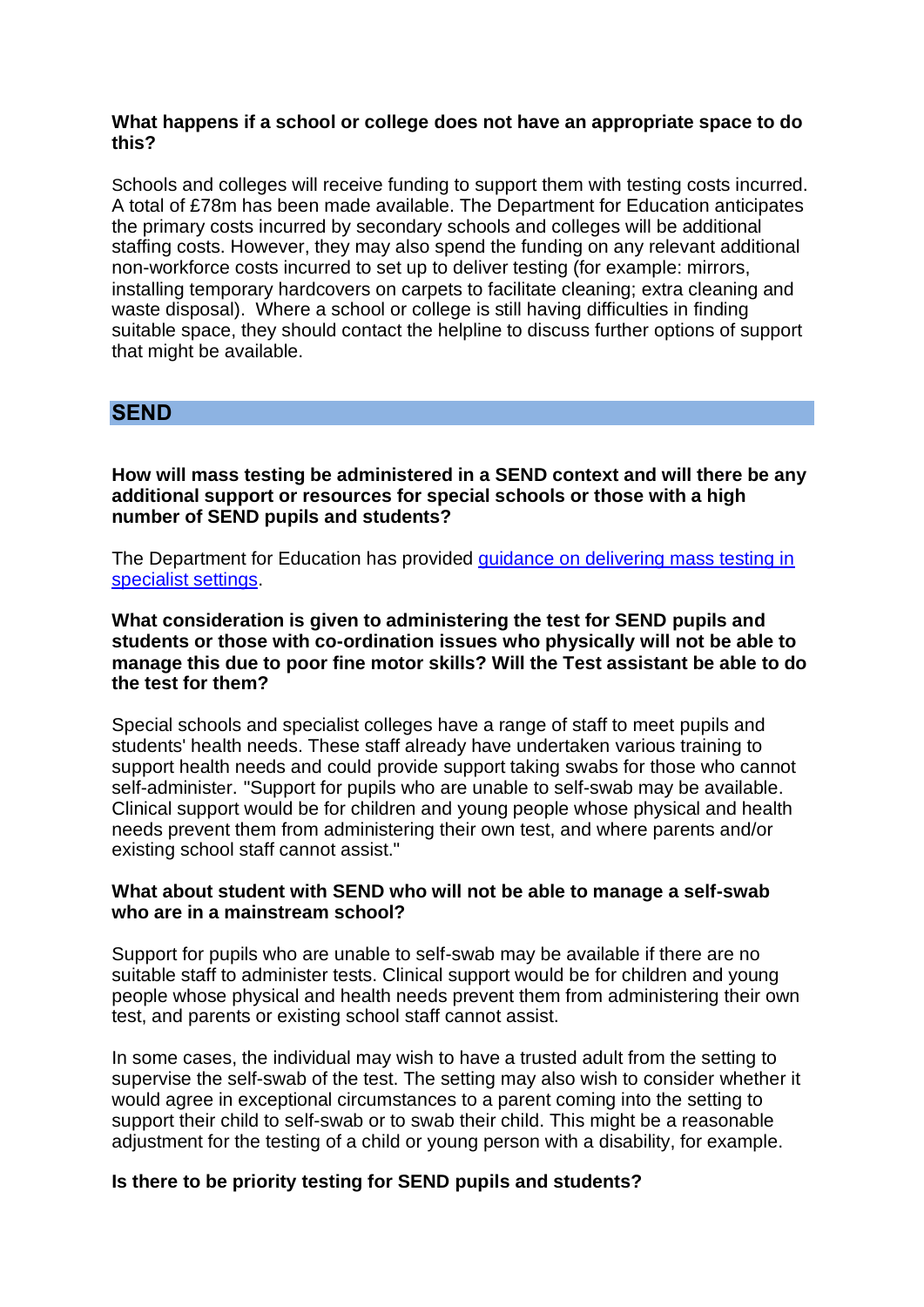The asymptomatic testing programme will help to keep education settings open and ensure as many pupils as possible receive a high-quality face to face education by helping break the virus' transmission chains. The Department expects schools and colleges to prioritise testing the most vulnerable pupils and students, including those with additional needs.

### **How are staff defined in special schools?**

The teaching workforce includes all staff who are school/college-based. Schools and colleges should also offer testing to other staff members, such as clinical practitioners, therapists, or other support staff. Some staff (particularly those employed through the NHS) may have separate arrangements for regular testing.

### **Equipment**

### **What equipment or resources will a secondary school or college need to provide?**

Detailed information on the materials schools and colleges will need to source and organise to support asymptomatic testing sites is provided in the operational [Guidance for asymptomatic testing in schools and colleges](https://www.gov.uk/guidance/asymptomatic-testing-in-schools-and-colleges) and the [Schools and](https://assets.publishing.service.gov.uk/government/uploads/system/uploads/attachment_data/file/947799/schools_and_colleges_testing_handbook.pdf)  [Colleges Handbook.](https://assets.publishing.service.gov.uk/government/uploads/system/uploads/attachment_data/file/947799/schools_and_colleges_testing_handbook.pdf)

### **How and when will test kits/PPE be provided – what will be provided and how will stocks be replenished?**

Schools and colleges will initially receive two deliveries of PPE and test kits. The first delivery will arrive by Royal Mail on 4 January. These test kits and PPE are for the mass testing programme. In the second delivery, schools and colleges will receive test kits and PPE for the weekly testing of staff and contact daily/serial testing. You will be able to order additional test kits and PPE throughout the testing period as required, and the Department for education will issue further guidance this shortly. You should receive enough test kits and PPE for a minimum of at least two weeks. The number of test kits that each school will receive has been estimated based on the number of teachers and students and, in line with the daily/serial testing to be carried out from January. The calculation will also consider the prevalence of the virus in the local community.

### **What specific storage arrangements are required for the test kits?**

The temperature for storing LFD devices and reagents is between 2˚C and 30˚C. The LFD devices and reagents must be between 15˚C and 30˚C during use.

### **What are the PPE requirements for staff?**

The PPE requirements for staff vary depending on the role. All staff must wear a fluid-resistant (Type 11R) surgical mask. Processors must also wear disposable gloves (which will require changing after each session), a disposable plastic apron, and eye protection (goggles or a visor). The test assistant and results recorder will